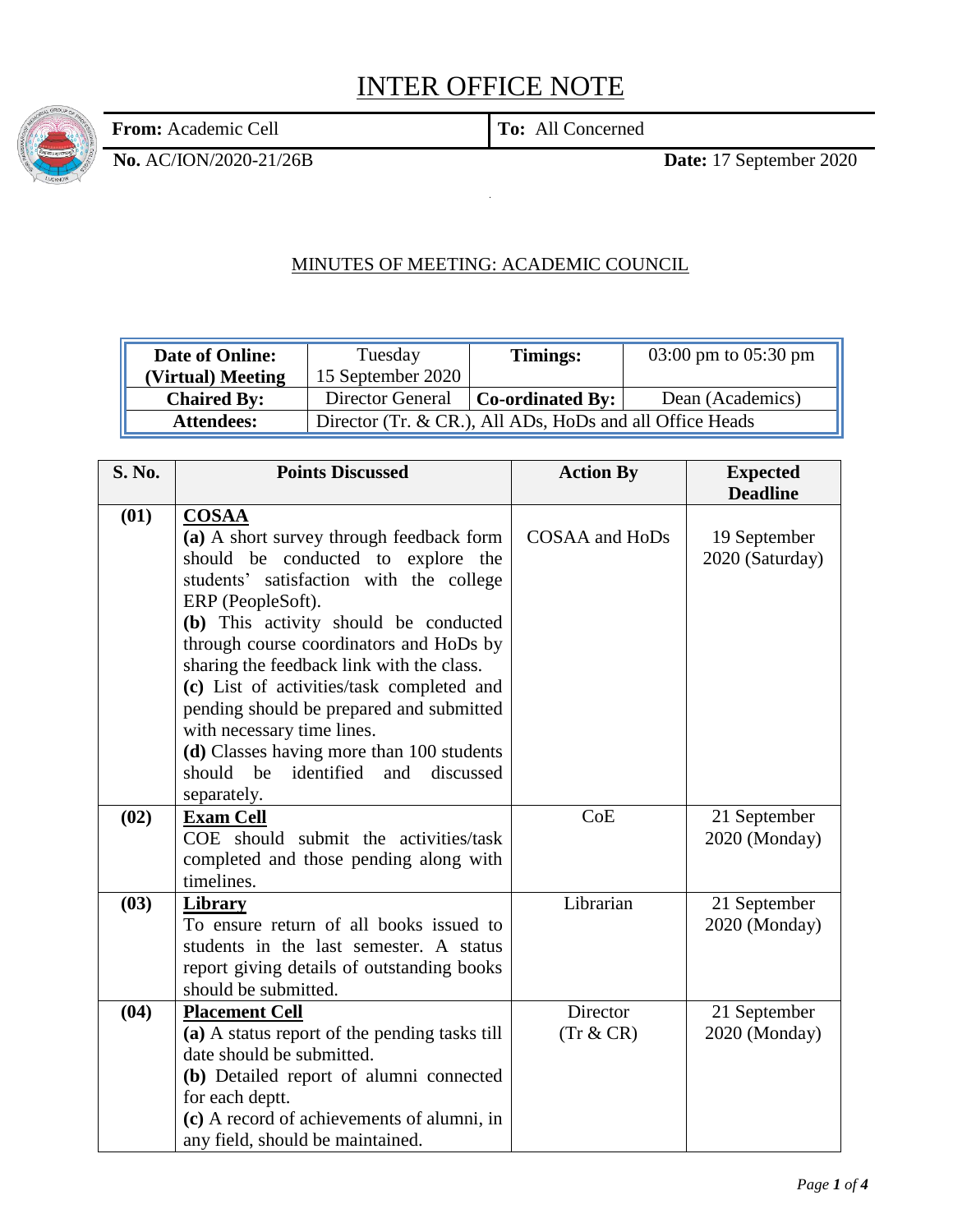| S. No. | <b>Points Discussed</b>                                                                                                                                                                                                                                                                                                                                                                                                                                                                                                                                                                                                                                                                                                                                                                                                                                                                                                                                                                                                              | <b>Action By</b> | <b>Expected</b><br><b>Deadline</b> |
|--------|--------------------------------------------------------------------------------------------------------------------------------------------------------------------------------------------------------------------------------------------------------------------------------------------------------------------------------------------------------------------------------------------------------------------------------------------------------------------------------------------------------------------------------------------------------------------------------------------------------------------------------------------------------------------------------------------------------------------------------------------------------------------------------------------------------------------------------------------------------------------------------------------------------------------------------------------------------------------------------------------------------------------------------------|------------------|------------------------------------|
|        | (d) A presentation should be prepared for<br>all the new activities being carried<br>out/initiated by the Placement & MDP<br>Cell. This may be delivered before all<br>HoDs and ADs in a separate meeting.<br>(d) A separate meeting of placement cell<br>(entire team) should be planned with Addl<br>ED.<br>(e) Mobile numbers of parents should be<br>collected from registrar office so that a<br>direct contact could be made with parents<br>in case of low reporting in PTM.                                                                                                                                                                                                                                                                                                                                                                                                                                                                                                                                                  |                  |                                    |
| (05)   | <b>Virtual Classroom Teaching-Learning</b><br><b>Methodology</b><br>(a) HoDs to ensure that the recordings of<br>all the online lectures/tutorials conducted<br>till date, along with related ppt and study<br>material, should be shared with the class<br>on google classroom by the faculty.<br>(b) A status report of the department<br>(subject and faculty wise) for the same<br>should be submitted by HoDs.<br>(c) Also, options may be explored to<br>disable the access to shared material after<br>particular time-line<br>(say,<br>after<br>a<br>completion of a unit or as decided by the<br>individual faculty).<br>(d) It is to be noted by one and all that the<br>pace of course coverage should be kept<br>slow in virtual classes as there is plenty of<br>time for course completion.<br>(e) Latest e-technological platforms for<br>teaching-learning should be explored by<br>faculty.<br>(f) Screen shot of participants' screen<br>should be taken while teaching in online<br>class for attendance records. | All ADs & HoDs   | 21 September<br>2020 (Monday)      |
| (06)   | <b>New Faculty Recruitments</b><br>(a) Newly recruited faculty in<br>the<br>departments should be afforded time to<br>adjust and settle down in our systems. To<br>start with, they should get only the basic<br>teaching load and the other miscellaneous<br>departmental responsibilities can follow in<br>due course.<br>(b) To the extent feasible, deadlines in<br>these cases may be relaxed.                                                                                                                                                                                                                                                                                                                                                                                                                                                                                                                                                                                                                                  | All ADs & HoDs   |                                    |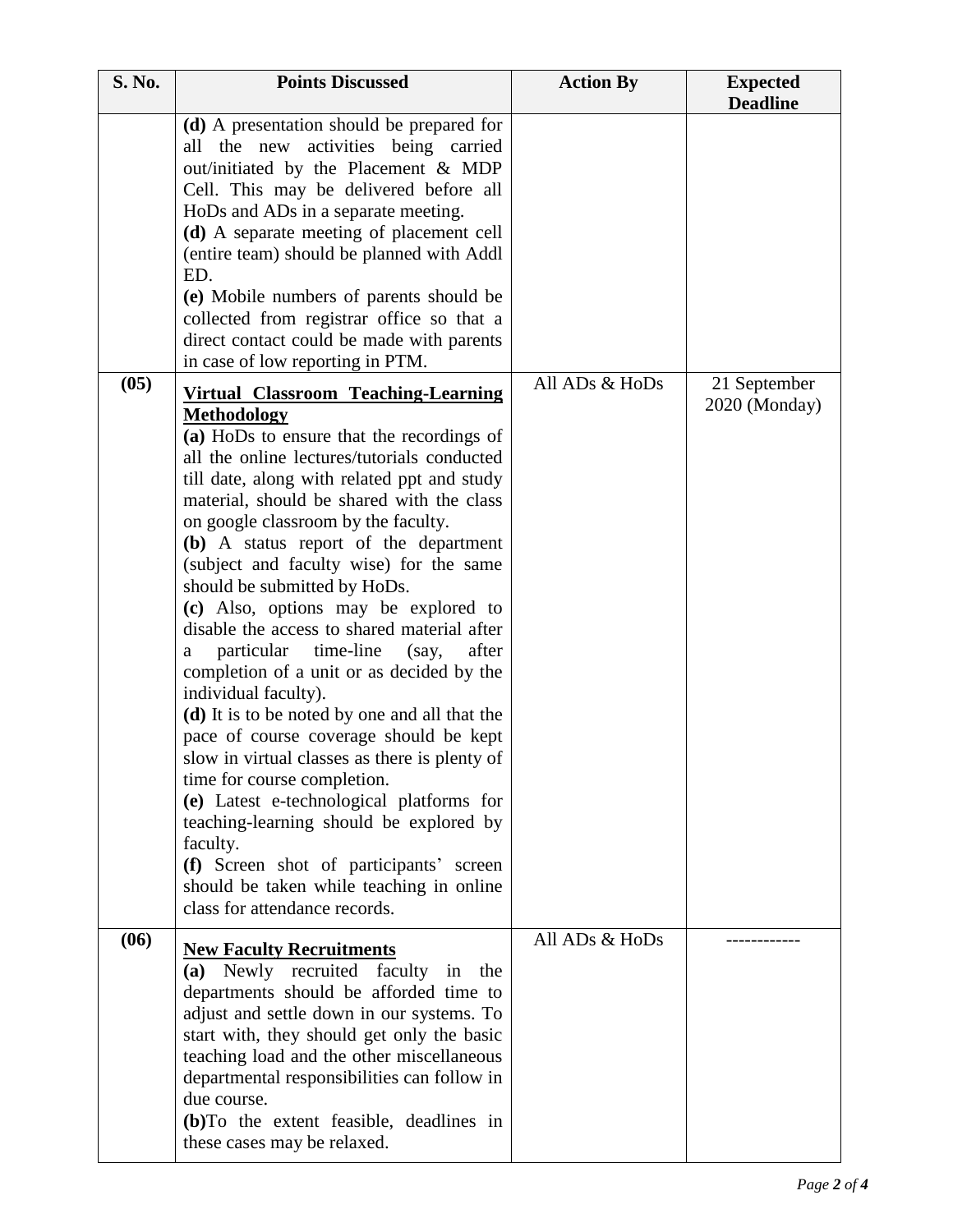| <b>S. No.</b> | <b>Points Discussed</b>                                                                                                                                                                                                                                                                                | <b>Action By</b> | <b>Expected</b><br><b>Deadline</b> |
|---------------|--------------------------------------------------------------------------------------------------------------------------------------------------------------------------------------------------------------------------------------------------------------------------------------------------------|------------------|------------------------------------|
| (07)          | <b>Human Values</b><br>Instead of theoretical work, the Human<br>Values courses should conduct task-based<br>activities. These exercises should be taken<br>as course work say, as Surprise Test. for<br>internal assessment.                                                                          | All ADs & HoDs   |                                    |
| (08)          | <b>Objective Question Bank</b>                                                                                                                                                                                                                                                                         | All ADs & HoDs   |                                    |
|               | No relaxation in number of questions is<br>permissible to HoDs/ ADs in the<br>preparation of MCQ based Question<br>Banks in cases where they share a subject<br>with another faculty colleague. They,<br>however, can have little more time, say a<br>week or two, to complete their share of<br>work. |                  |                                    |
| (09)          | <b>Parents Teacher Meeting</b><br>(a) Parent teacher meeting (virtual) should<br>be conducted by every department at least<br>twice in a semester through Course<br>coordinators and HoDs.                                                                                                             | All ADs & HoDs   |                                    |
|               | (b) An E-mail/Call/WhatsApp should be<br>sent to parents of all such students who<br>have not yet connected on google<br>classroom.                                                                                                                                                                    | All ADs & HoDs   | 21 September<br>2020 (Monday)      |
| (10)          | <b>Achievements of Department</b>                                                                                                                                                                                                                                                                      | All ADs & HoDs   | Last Working<br>Day of Every       |
|               | (Faculty & Students)<br>(a) Old as well as present students'                                                                                                                                                                                                                                           |                  | Month                              |
|               | achievements should be listed down in<br>each department for records. This content<br>should be placed on college website also.                                                                                                                                                                        |                  |                                    |
|               | (b) A detailed monthly achievement<br>report should be generated by every<br>department and should go on website as a<br>routine practice.                                                                                                                                                             |                  |                                    |
|               | (c) The records (photographs, videos, etc.)<br>for the same should be placed in the<br>department for records.                                                                                                                                                                                         |                  |                                    |
| (11)          | <b>Felicitation</b><br>of<br><b>Faculty, Staff</b><br><u>and</u><br><b>Students</b><br>(a) If any student/staff/faculty is doing<br>some kind of social work during the<br>pandemic times or has acted as 'Corona<br>Warrior', he should be felicitated for his<br>yeoman service to the society.      | All ADs          | 21 September<br>2020 (Monday)      |